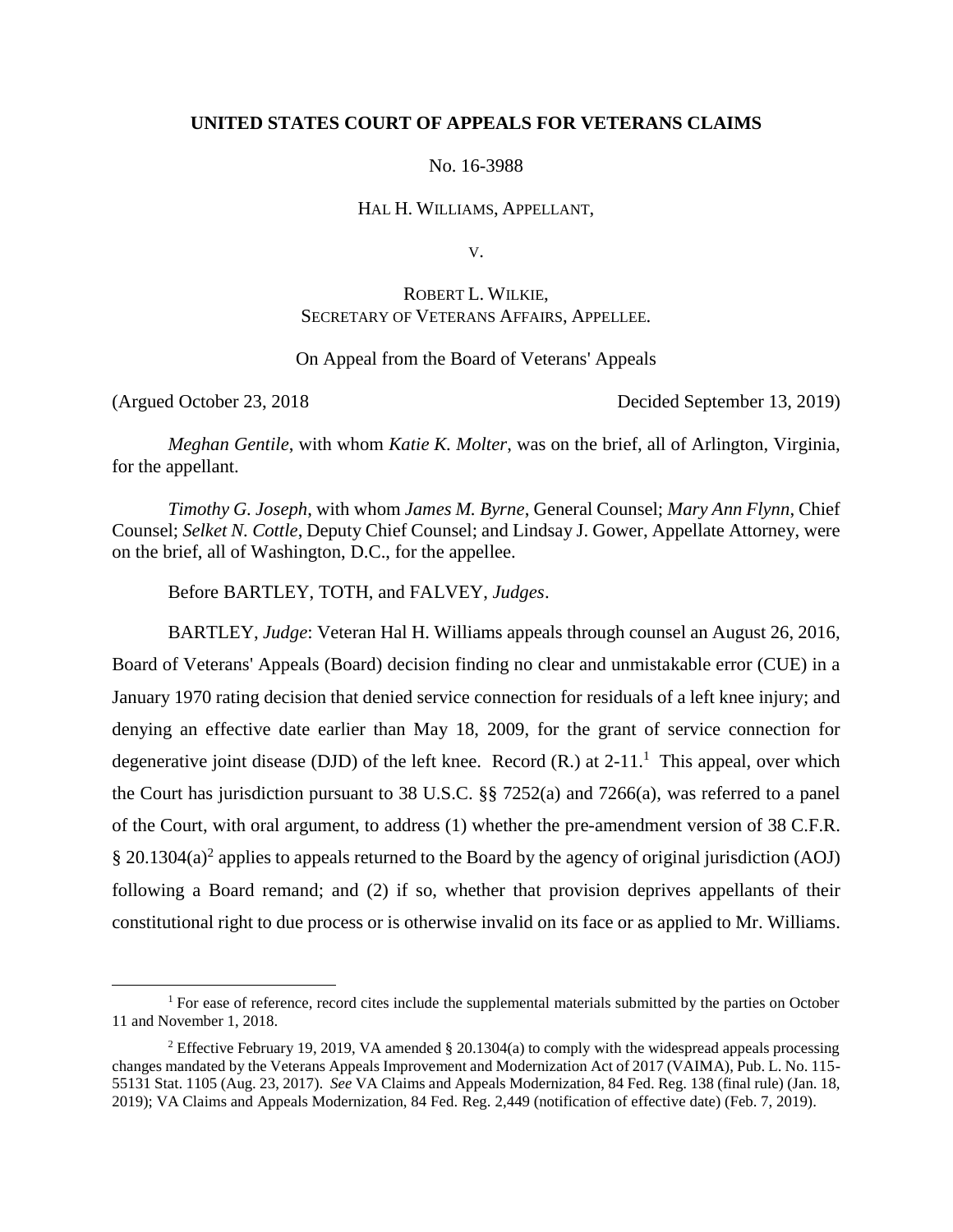On March 19, 2019, the Court issued a decision affirming the August 2016 Board decision. Mr. Williams subsequently filed a timely motion for reconsideration of our decision, which we granted on May 7, 2019. We now issue this reconsidered decision in place of our March 2019 decision and hold, as we did previously, that § 20.1304(a) does not apply to appeals returned to the Board by the AOJ following a Board remand. Accordingly, we affirm the Board decision currently on appeal.

#### **I. FACTS**

Mr. Williams served on active duty in the U.S. Army from August 1963 to August 1966. R. at 625. In May 1969, he filed a claim for service connection for injuries to both knees. R. at 555-58. In January 1970, a VA regional office (RO) granted service connection for a right knee injury but denied service connection for a left knee injury. R. at 472. The veteran did not appeal that denial, and the decision became final.

The current appeal stems from a May 2009 request to reopen the left knee injury claim. R. at 218. After initially denying reopening in September 2009, R. at 189-96, the RO in December 2010 reopened the claim, granted service connection for left knee DJD, and assigned a 10% disability evaluation effective November 18, 2009, R. at 742-50. Mr. Williams timely filed a Notice of Disagreement (NOD) as to the assigned effective date, R. at 134, 136, and, in July 2012, the RO granted an earlier effective date of May 18, 2009, the date of the request to reopen, R. at 120-28. Later in July 2012, the veteran contacted the RO and asserted that he was entitled to an effective date back to the date of the initial denial of the left knee claim in January 1970. R. at 116. Three days later, the RO issued a Statement of the Case (SOC) denying an earlier effective date. R. at 104-15. Mr. Williams timely filed a Substantive Appeal in September 2012. R. at 99.

On January 3, 2013, Mr. Williams's veterans service organization (VSO) representative submitted to the RO a VA Form 646, Statement of Accredited Representative in Appealed Case, in which he checked the box indicating that he "rest[ed] the appeal on the answer to the [SOC] and the hearing on appeal (if conducted)" and had "no further argument" as to the left knee effective date issue. R. at 90. Six days later, the RO completed a VA Form 8, Certification of Appeal, R. at 89, and, on January 18, 2013, the Board notified Mr. Williams that it had received his appeal, R. at 87.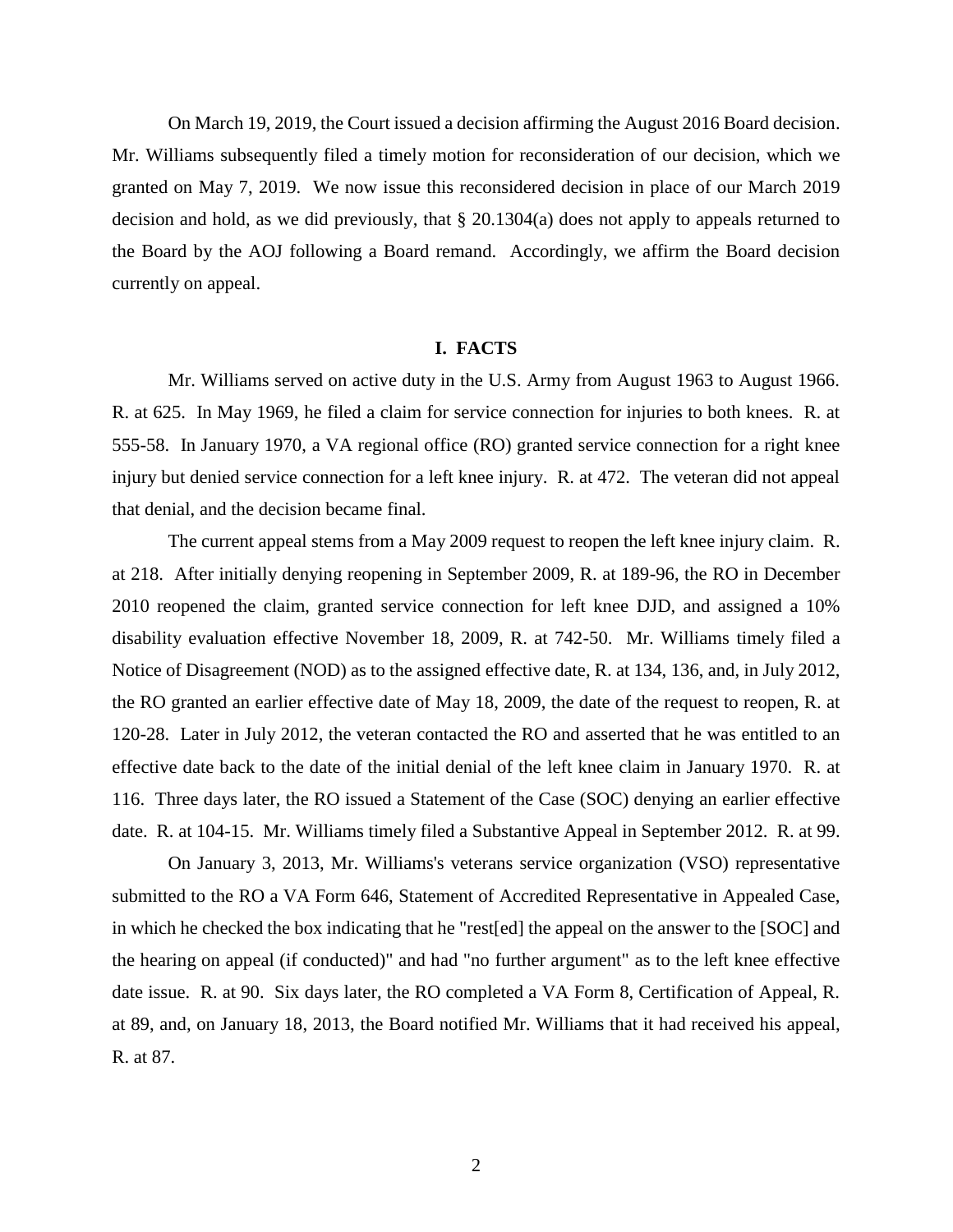In October 2014, the Board advanced the appeal on the docket due to the veteran's advanced age, informing him that it would "take prompt action to issue a decision in th[e] case." R. at 80. Later that month, the Board remanded the case, because it determined that the veteran had reasonably raised a theory of entitlement to an earlier effective date based on CUE in the January 1970 rating decision, which had not yet been addressed by the RO. R. at 75-79. The Board also remanded the earlier effective date claim because it was inextricably intertwined with the CUE matter. R. at 77.

On December 30, 2015, the RO issued a Supplemental SOC (SSOC) continuing to deny an earlier effective date for the grant of service connection for left knee DJD. R. at 49-65. The SSOC cover letter notified the veteran that he had 30 days to submit additional evidence or argument related to that issue or that he could elect to waive that 30-day period if he had nothing further to submit. R. at 49.

On January 8, 2016, the RO issued a decision dated December 29, 2015, that found no CUE in the January 1970 RO decision. R. at 25-48. The cover letter to that decision included general information on how to appeal the RO's determination and how to submit additional evidence to the RO, without any express date limitation. R. at 25-30.

On January 20, 2016, Mr. Williams submitted a response to the December 2015 SSOC indicating that he had "no other information or evidence to submit" as to the left knee effective date issue and instructing the RO to "return my case to the Board [] for further appellate consideration as soon as possible." R. at 23.

On June 20, 2016, a decision review officer (DRO) noted that the case was "ready to certify to the Board" pending receipt of a completed VA Form 646 from Mr. Williams's VSO representative. R. at 22. The VSO representative returned the completed Form 646 later that day and checked the box indicating that Mr. Williams "rest[ed] the appeal on the answer to the [SOC]" and had "no further argument" as to the left knee effective date issue, including the CUE matter. R. at 21. Three days later, the RO completed a VA Form 8 returning the case to the Board. R. at 17-20.

Thereafter, on July 15, 2016, the Board sent Mr. Williams a letter informing him that his appeal had resumed its place on the docket, that it would be "handled expeditiously" because it had been previously remanded by the Board, and that the Board would "make every effort to decide [the] appeal as quickly as possible." R. at 14. The letter further stated: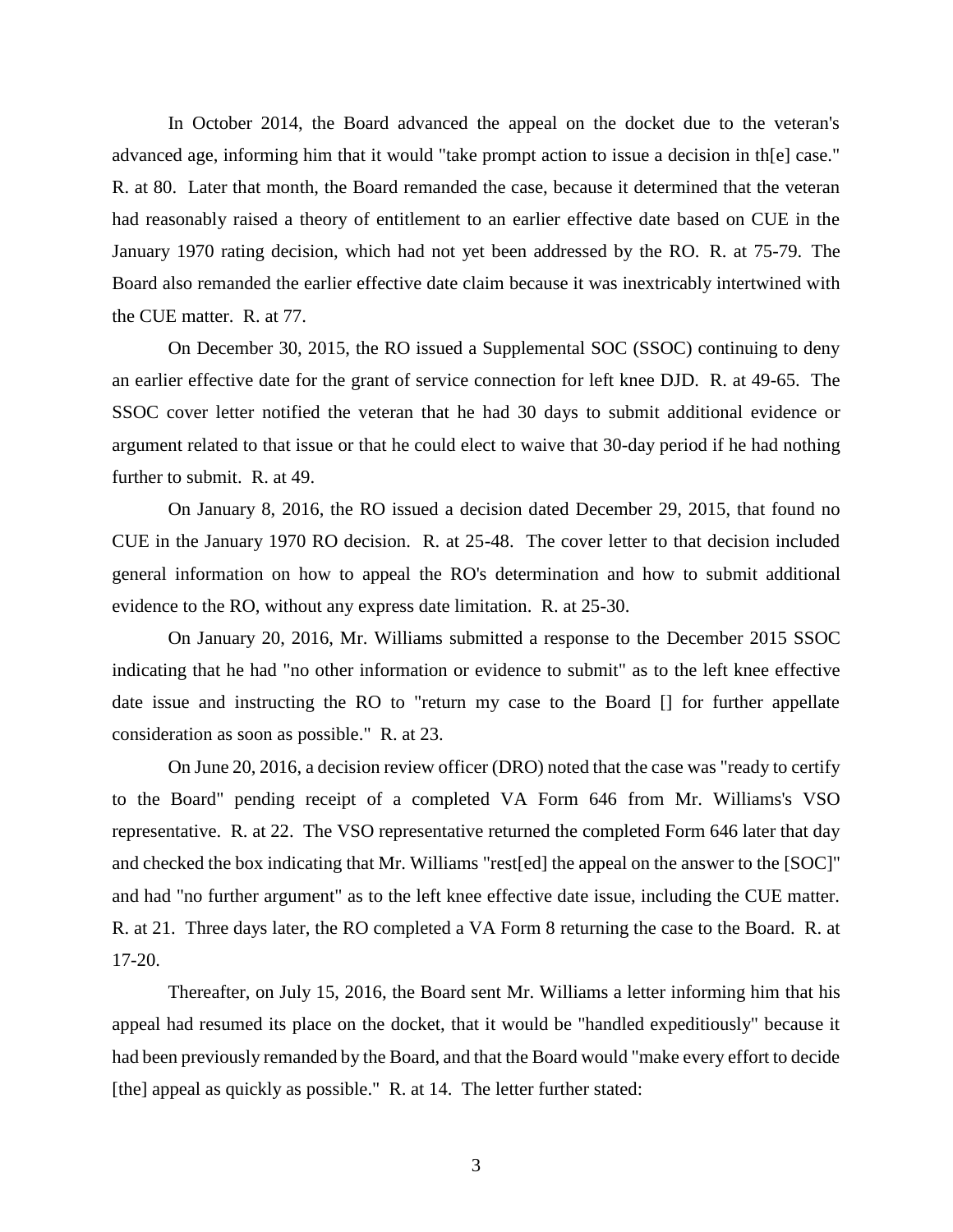Please note that you have 90 days from the date of this letter or until the Board issues a decision in your appeal (whichever comes first) to request a change in representation or to submit additional argument or evidence, if you elect to do so. Any such request or submission must be sent directly to the Board. *See generally* 38 C.F.R. § 20.1304. . . .

*Id*.

Forty-two days later, on August 26, 2016, the Board issued the decision currently on appeal, which found no CUE in the January 1970 RO decision and denied entitlement to an effective date earlier than May 18, 2009, for the grant of service connection for left knee DJD. R. at 2-11. This appeal followed.

### **II. ANALYSIS**

The dispute in this case arises from the fact that the Board issued the decision on appeal 42 days, rather than after expiration of 90 days, after notifying Mr. Williams that it had received his case back from the RO following the October 2014 Board remand. The veteran argues that the Board erred in relying on § 20.1304(a) because that regulation is unconstitutional on its face and as applied to him, constitutes an arbitrary and capricious interpretation of governing statutes, and violates *Kutscherousky v. West*, 12 Vet.App. 369 (1999), and its progeny. Appellant's Brief (Br.) at 11-25. The Secretary responds that § 20.1304(a) did not apply to the veteran's appeal in the summer of 2016, that no legal authority required the Board to provide Mr. Williams with a set time period in which to submit additional evidence and argument after it received his case back from the RO, and that the veteran has otherwise failed to carry his burden of demonstrating that the Board's improper citation to § 20.1304(a) in its July 2016 notice letter prejudiced him in any way. Secretary's Br. at 6-17. For the following reasons, the Court agrees with the Secretary.

> A. Section 20.1304(a) Does Not Apply to Appeals Returned to the Board After a Remand to the AOJ.

Mr. Williams first challenges the validity of § 20.1304(a) on constitutional and nonconstitutional grounds. Appellant's Br. at 11-23. However, the Court need not address those challenges because § 20.1304(a) did not apply to his case when it returned to the Board following the October 2014 Board remand.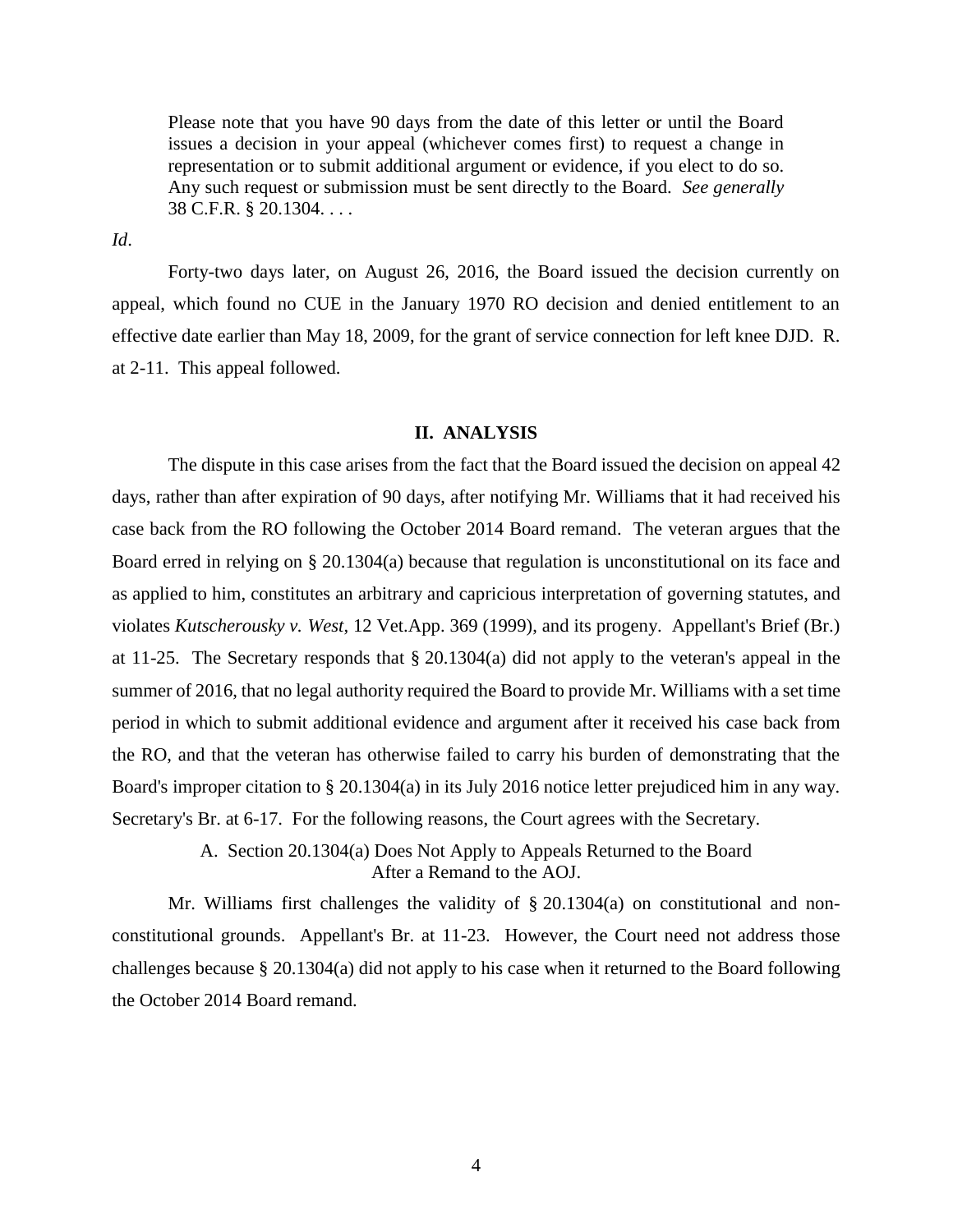To determine the circumstances in which § 20.1304(a) applies, we must first look to the language of that regulation, the plain meaning of which can be derived from its text and structure.<sup>3</sup> *See Good Samaritan Hosp. v. Shalala*, 508 U.S. 402, 409 (1993); *Petitti v. McDonald*, 27 Vet.App. 415, 422 (2015); *see also Burton v. Shinseki*, 25 Vet.App. 1, 4-5 (2011) (examining the plain language of a regulation to determine when it applied). "If the plain meaning of the regulation is clear from its language, that meaning controls and that is the end of the matter." *Frost v. Shulkin*, 29 Vet.App. 131, 137 (2017); *see Brown v. Gardner*, 513 U.S. 115, 120 (1994).

The pre-amendment version of section 20.1304(a) provided, in pertinent part:

An appellant and his or her representative, if any, will be granted a period of 90 days following the mailing of notice to them that an appeal has been certified to the Board for appellate review and that the appellate record has been transferred to the Board, or until the date the appellate decision is promulgated by the Board[], whichever comes first, during which they may submit a request for a personal hearing, additional evidence, or a request for a change in representation.

38 C.F.R. § 20.1304(a) (2018).

 $\overline{a}$ 

The regulation unequivocally indicated that it applied only "following the mailing of notice to [the appellant and his or her representative] that an appeal has been certified to the Board for appellate review and that the appellate record has been transferred to the Board." *Id*. That notion was echoed in a companion notice regulation, 38 C.F.R. § 19.36 (2018), which directed that the period specified in pre-amendment § 20.1304(a) for submitting additional evidence and argument to the Board commenced "[w]hen an appeal is certified to the Board[] for appellate review and the appellate record is transferred to the Board." *See also Prickett v. Nicholson*, 20 Vet.App. 370, 382 (2006) (explaining that §§ 19.36 and 20.1304 apply "after an appeal is certified to the Board"), *aff'd sub nom. Prickett v. Mansfield,* 257 F. App'x 288 (Fed. Cir. 2007). The plain language of these regulations therefore reflected that the triggering event for application of § 20.1304(a) was the mailing of notice that an appeal had been certified and transferred to the Board. *See Sutton v. Brown*, 9 Vet.App. 553, 567 (1996) (identifying "the post-certification and post-transfer 90-day period" as the time period relevant to § 20.1304).

<sup>&</sup>lt;sup>3</sup> Mr. Williams alleges that § 20.1304(a) is an unconstitutional or otherwise invalid interpretation of 38 U.S.C. §§ 5902, 5903, 5904, 7104, and 7105. *See* Appellant's Br. at 12-13, 16-19; Motion for Reconsideration (Mot. for Recon.) at 11-15. However, we are not reaching those issues because we conclude, for the reasons set forth below, that § 20.1304(a) did not apply to Mr. Williams's case when it returned to the Board in the summer of 2016.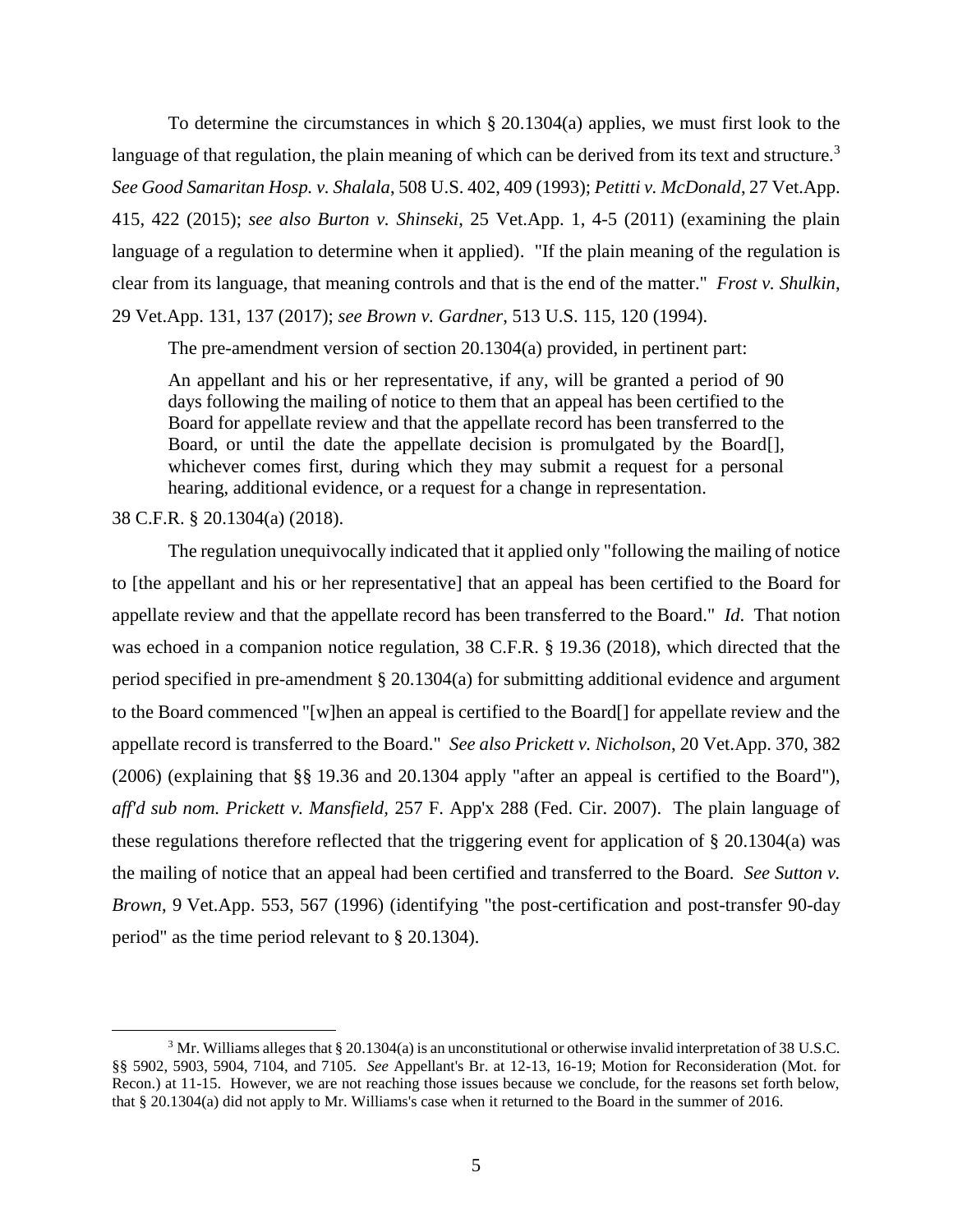An appeal is certified to the Board only once, following receipt of the Substantive Appeal. *Compare* 38 C.F.R. § 19.35 (2018) ("Following receipt of a timely Substantive Appeal, the [AOJ] will certify the case to the Board[]."), *with* 38 C.F.R. § 19.38 (2018) (directing that an appeal that was certified to the Board and then remanded to the AOJ be "returned to the Board," without certification, after the AOJ completes development and issues an SSOC). Subsequent transfers of the same appeal to the Board are not certifications, *see* 38 C.F.R. § 19.38, even if they are accompanied by a completed VA Form 8, *see* 38 C.F.R. § 19.35 (stating that certification "is accomplished by the completion of VA Form 8," but noting that "certification is used for administrative purposes" only).

Indeed, prior to the VAIMA amendments and during the period relevant to this appeal, a different set of regulations in parts 19 and 20 of the Code of Federal Regulations—§§ 19.31(c), 19.38, and 20.302(c)—expressly applied to the non-certification transfer of an appeal to the Board after a remand to the AOJ, the situation at issue here. *Cf. Cantrell v. Shulkin*, 28 Vet.App. 382, 390 (2017) (examining surrounding regulations to elucidate the disputed regulation's meaning). Those regulations directed the AOJ to, inter alia, issue an SSOC concerning any additional development conducted in accordance with a Board remand that does not fully resolve the case, 38 C.F.R. §§ 19.31(c) (2018) and 19.38 (2018), and provide "a period of 30 days from the date of mailing of the [SSOC] . . . for response," 38 C.F.R. § 20.302(c) (2018). Section 19.38 further stated that, "[f]ollowing the 30-day period allowed for response to the [SSOC] . . . , the case will be returned to the Board for further appellate processing unless the appeal is withdrawn or review of the response to the [SSOC] results in the allowance of all benefits sought on appeal." Neither those regulations, nor any other, mandated that the Board provide the claimant, as a matter of right, additional time to submit additional evidence and argument after the appeal had been returned to the Board.

Mr. Williams concedes that "certification only occurs once," but he argues that preamendment § 20.1304(a) nevertheless applied to his case when it was returned to the Board following the October 2014 remand because, "[a]s long as an appeal is certified, § 20.1304 applies every time the appellate record is transferred to the Board." Reply Br. at 5-6. In essence, he argues that, after an appeal is certified, any mailing of notice that the appellate record has been transferred back to the Board again implicates § 20.1304(a) and begins the running of the time period specified therein. *See* Mot. for Recon. at 12-14. Although the Court agrees that an appeal remanded to the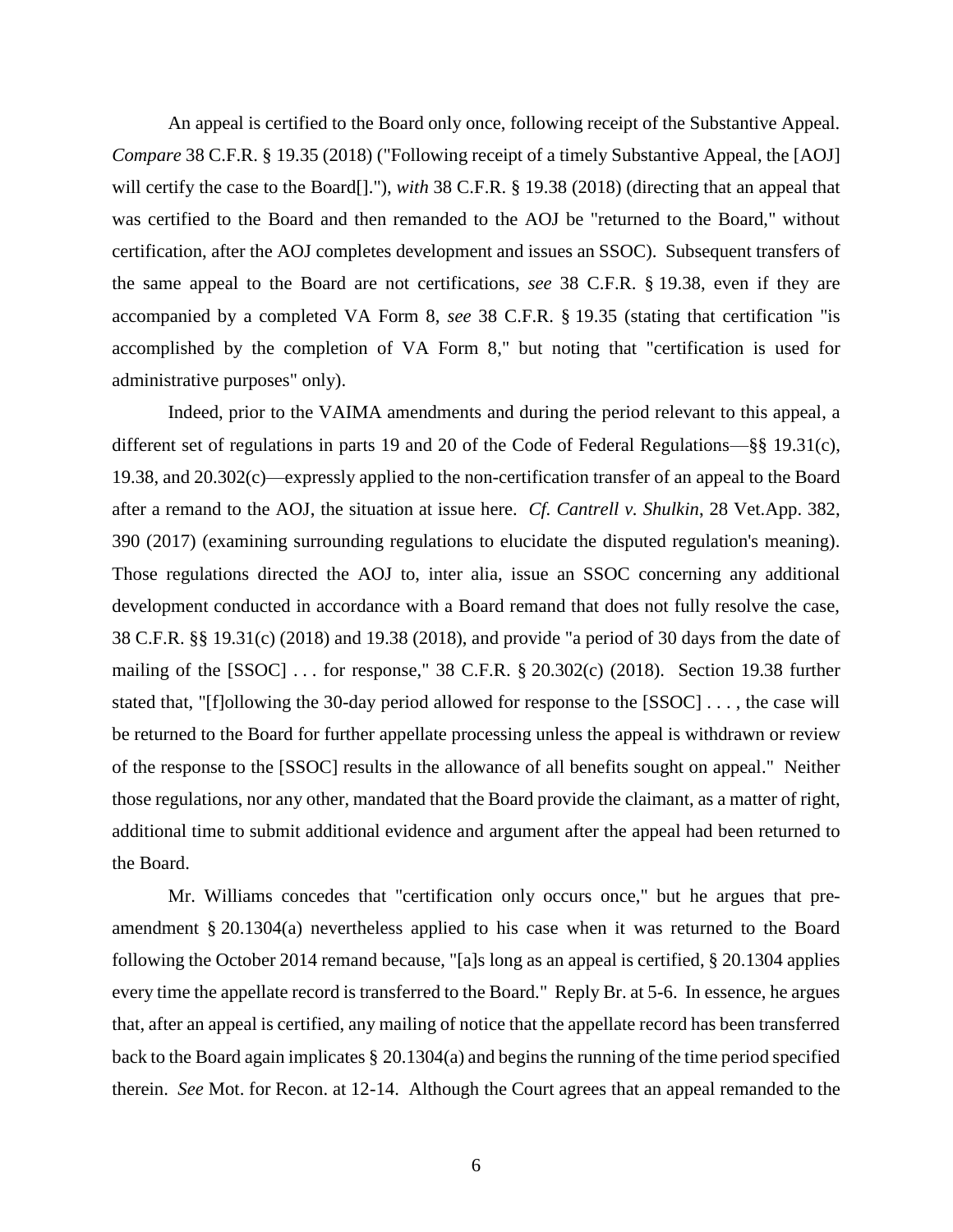AOJ does not need to be certified again to be automatically returned to the Board if the RO does not grant benefits in full, we do not agree that § 20.1304(a) is triggered anew each time an appeal is returned to the Board.

As noted above, the time period set forth in pre-amendment § 20.1304(a) for submitting additional evidence and argument without needing to show good cause begins to run "following the mailing of notice . . . that an appeal has been certified to the Board for appellate review and that the appellate record has been transferred to the Board." The restrictive clause "that an appeal has been certified to the Board for appellate review and that the appellate record has been transferred to the Board" specifies and limits the type of notice that, when mailed, begins that time period. The only way to give meaning to that restrictive clause is to exclude from § 20.1304(a)'s ambit all mailings of notice to an appellant and his or her representative that are not notices that an appeal has been certified and the appellate record has been transferred to the Board. *See TRW Inc. v. Andrews*, 534 U.S. 19, 31 (2001) ("It is 'a cardinal principle of statutory construction' that 'a statute ought, upon the whole, to be so construed that, if it can be prevented, no clause, sentence, or word shall be superfluous, void, or insignificant.'" (quoting *Duncan v. Walker*, 533 U.S. 167, 174 (2001))). And because certification occurs only once and an appeal is not recertified each time it returns to the Board, any mailing of notice that does not inform the appellant that his or her appeal has been certified and the appellate record has been transferred to the Board falls outside of § 20.1304(a). To the extent that Mr. Williams's reading of § 20.1304(a) ignores the restrictive clause, it is contrary to the plain language of the regulation. *See Gumpenberger v. Wilkie*, 31 Vet.App. 33, 39 (2019) (noting that the canon against surplusage favors interpretations that avoid reading terms out of a statute or regulation (citing *Freeman v. Quicken Loans, Inc.*, 566 U.S. 624, 635 (2012))).

The July 2016 letter to Mr. Williams that his appeal had been returned to the Board from the AOJ after the October 2014 remand was not "notice that an appeal has been certified to the Board for appellate review and that the appellate record has been transferred to the Board "—i.e., the triggering event for application of § 20.1304(a). Mr. Williams's appeal was certified and the appellate record was initially transferred to the Board in January 2013. R. at  $89<sup>4</sup>$  The letter that

<sup>&</sup>lt;sup>4</sup> Although the notice letter referred to in § 20.1304(a) is not included in the record before the Court, it is referenced in the Board's January 18, 2013, letter to Mr. Williams, R. at 87 ("The letter that your local VA [RO] sent you when it forwarded your VA claims file to the Board includes important information about sending the Board new evidence, changing your representative, and requesting an optional Board hearing. Please review that information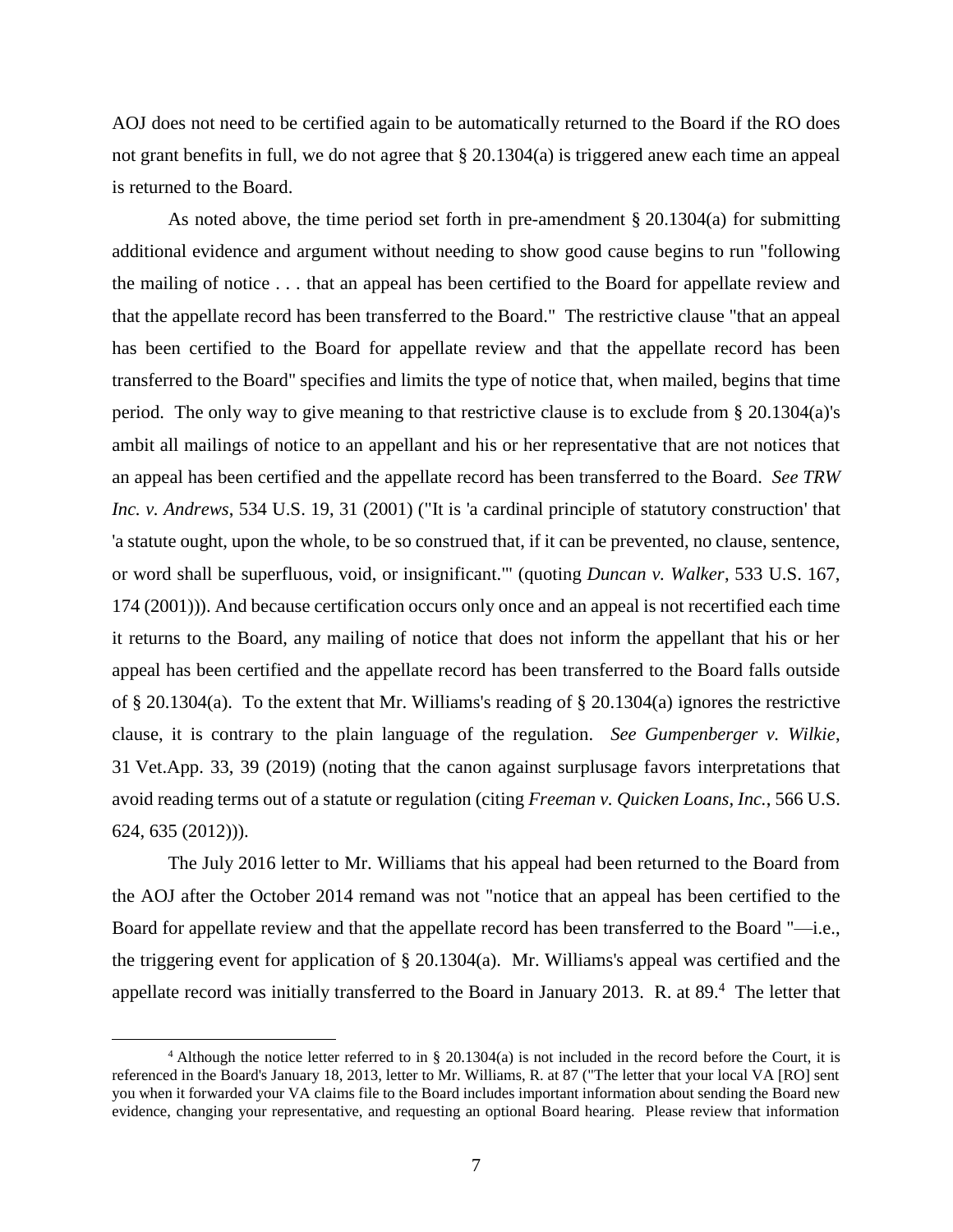the Board sent Mr. Williams in July 2016 did not state that his appeal was being certified to the Board at that time and instead informed him that his appeal had "been returned to the Board" and had "resumed its place on the docket." R. at 14. The mailing of this notice was mailing of notice that the appeal has been returned to the Board for appellate consideration and, thus, did not implicate § 20.1304(a).

Contrary to the veteran's contention, Appellant's Br. at 20-22, § 20.1304(c) does not expand the applicability of § 20.1304(a) or otherwise contradict our conclusion as to that provision's applicability. Section 20.1304(c) simply specifies that evidence received by the Board pursuant to § 20.1304—either during the period specified in subparagraph (a) or with a showing of good cause after that period, *see* 38 C.F.R. § 20.1304(b)—must be referred to the AOJ for review unless that right is waived or "or unless the Board determines that the benefit or benefits to which the evidence relates may be fully allowed on appeal without such referral." 38 C.F.R. § 20.1304(c). Nothing in § 20.1304(c) speaks to the applicability of § 20.1304(a), and it is therefore inapposite.

Mr. Williams's reliance on *Kutscherousky* and its progeny is similarly misplaced. *See, e.g.*, Appellant's Br. at 23-25; Reply Br. at 1-3, 7-8. In *Kutscherousky*, 12 Vet.App. at 372, the Court held that, whenever the Court remands an appeal to the Board, an appellant is entitled, as a matter of right, to a period of 90 days after the mailing of the Board's post-Court-remand notice in which to submit additional evidence and argument without a showing of good cause. Although the Court looked to § 20.1304(a) to craft that holding, its decision was ultimately based on Board Chairman Memorandum 01-95-06 because no regulation, including § 20.1304(a), addressed the submission of additional evidence and argument to the Board following a Court remand. *Id*.; *see Carter v. Shinseki*, 26 Vet.App. 534, 537 n.4 (2014) (acknowledging that § 20.1304 does not, on its face, apply to remands from the Court to the Board), *overruled on other grounds sub nom. by Carter v. McDonald*, 794 F.3d 1342 (Fed. Cir. 2015). The Court in *Kutscherousky* likened the post-Courtremand notice that the Board sent pursuant to Board Chairman Memorandum 01-95-06 with the post-certification notice that it sent pursuant to § 20.1304(a) and indicated that the mailing of the former would trigger a 90-day period for submitting evidence and argument "under the parameters set forth in []§§ 19.37 [and] 20.1304(a)." 12 Vet.App. at 372-73.

carefully before taking any of those actions.").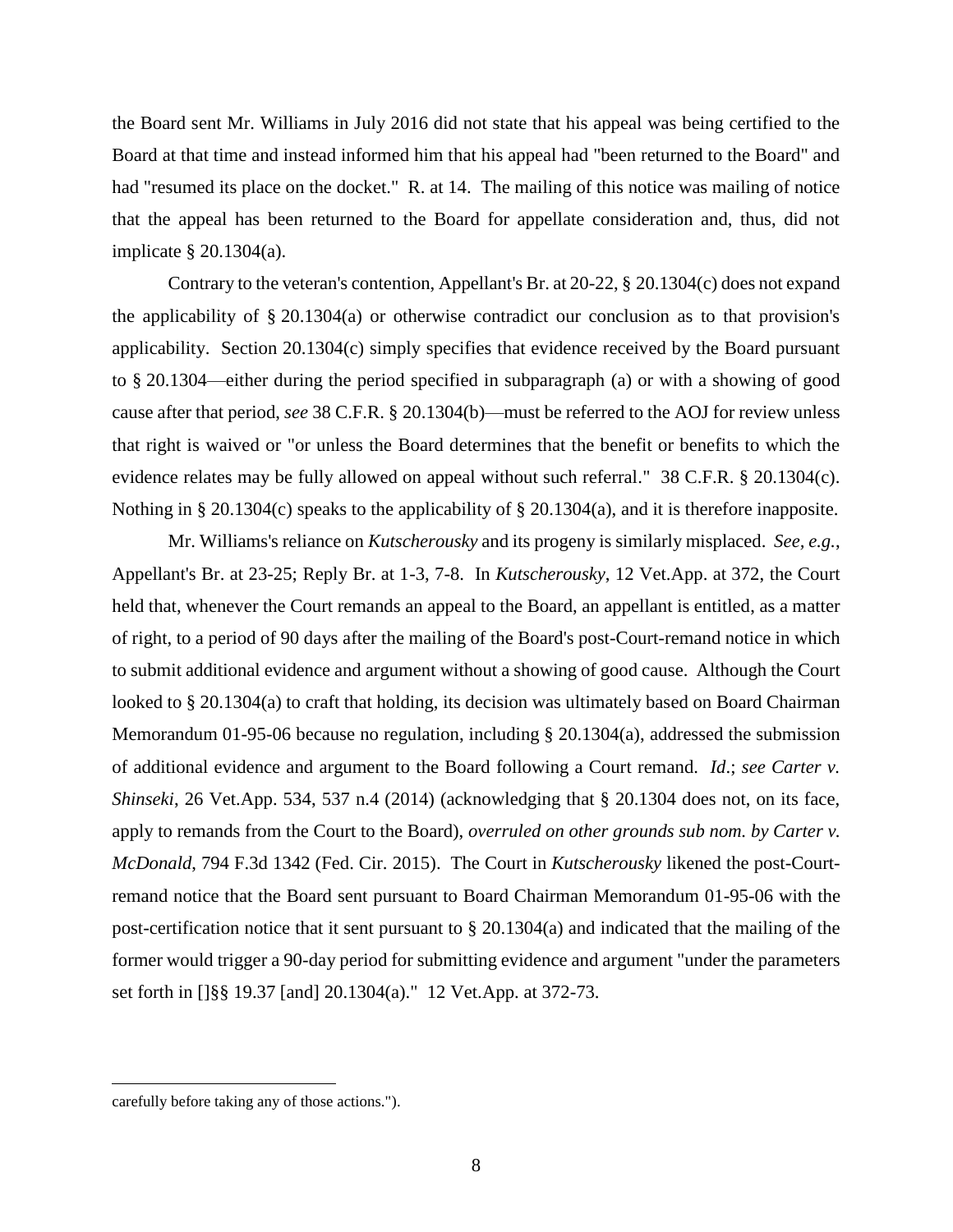However, the Court did not actually apply § 20.1304(a) in *Kutscherousky*, as evidenced by the fact that the Court mandated that the Board provide an appellant a full 90 days to submit additional evidence and argument after mailing the post-Court-remand notice, 12 Vet.App. at 372, instead of using the conditional period of "90 days . . . or until the date the appellate decision is promulgated by the Board[], whichever comes first," set forth in § 20.1304(a). *See Clark v. O'Rourke*, 30 Vet.App. 92, 97 (2018) (contrasting the "liberalizing nature of *Kutscherousky*'s holding" that an appellant has 90 days to submit evidence and argument following a Court remand with § 20.1304(a)'s conditional time period for doing so following certification and initial transfer of the appellate record to the Board).

Nor did the Court in *Kutscherousky* suggest that § 20.1304(a) applied to a situation other than when the AOJ certifies an appeal to the Board and initially transfers the appellate record to the Board. The Court merely looked to § 20.1304(a) for guidance on how the Board dealt with the submission of evidence and argument in other contexts, particularly given the lack of a regulation that directly addressed the submission of evidence and argument following a Court remand to the Board. *See Kutscherousky*, 12 Vet.App. at 372. In this respect, Mr. Williams's case is quite different from *Kutscherousky* because here there are regulations—§§ 19.38 and § 20.302(c)—that expressly govern the submission of additional evidence and argument following a remand by the Board to the AOJ. Given that those regulations set forth the process to be followed in Mr. Williams's precise situation, it would be inappropriate for the Court to ignore those germane authorities and impose on the Board a different and contrary process contained in an inapplicable regulation, as the veteran requests. *See Payne v. Derwinski*, 1 Vet.App. 85, 87 (1990) (declaring that the Board "is not free to ignore regulations which the VA has adopted" and "must apply [any relevant] regulation or give the reasons and bases explaining why it is not applicable").

Moreover, even if *Kutscherousky* could be read more broadly to expand the scope of § 20.1304(a)—which, to be clear, it cannot—the reasoning underlying *Kutscherousky* would not justify applying that regulation to appeals returned to the Board after a remand to the AOJ. The Court in *Kutscherousky* explained that providing an appellant with 90 days to submit additional evidence and argument to the Board after a Court remand was "consistent with the shift of the claim upon remand by the Court from the Court's adversarial process back to the nonadversarial, ex parte adjudication process carried out on behalf of the Secretary." 12 Vet.App. at 372. But no such shift occurred here when the RO returned Mr. Williams's appeal to the Board; to the contrary,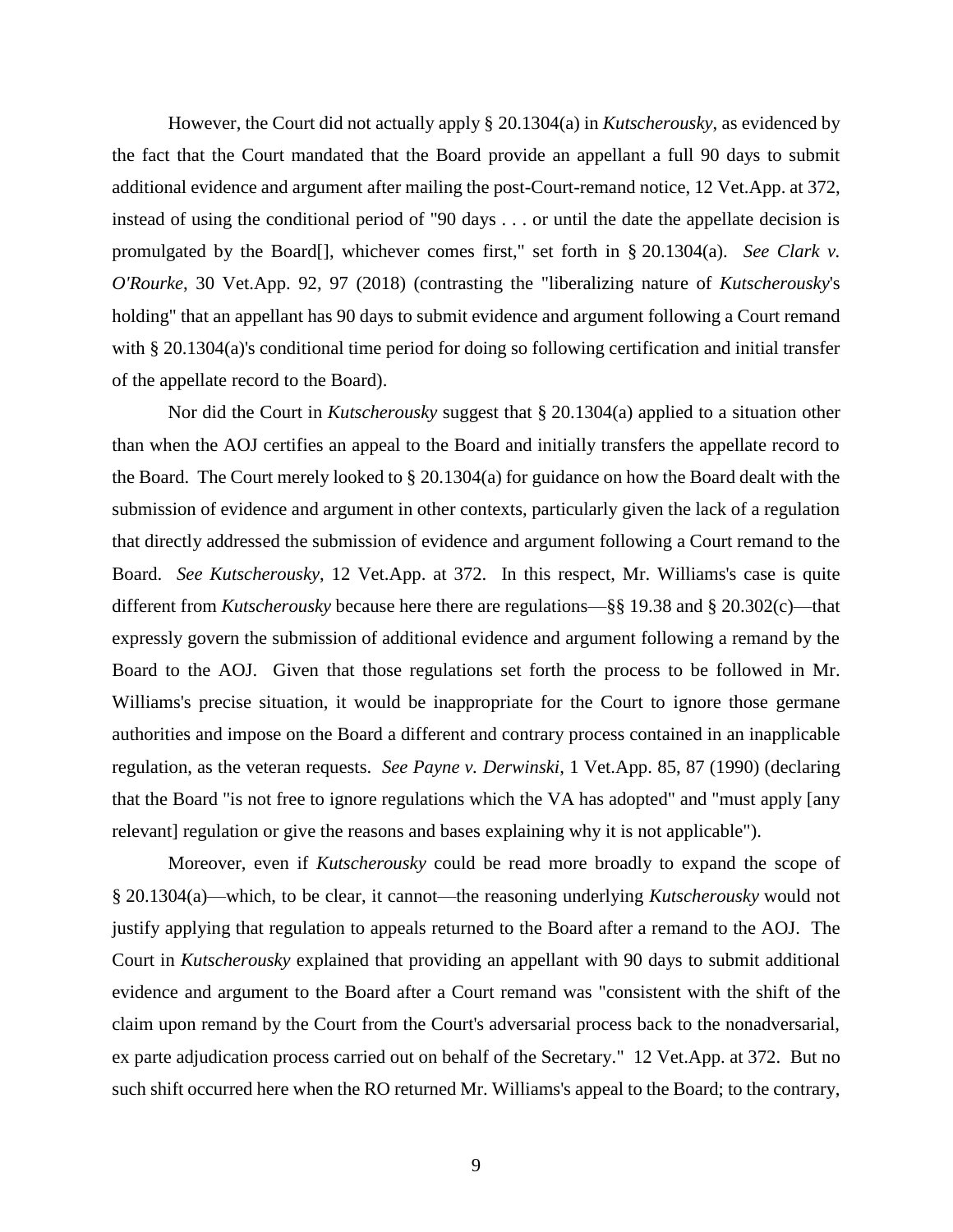the appeal remained, at all relevant times, in VA's nonadversarial system. The Court's reasoning in *Kutscherousky* therefore undermines the veteran's reliance on that case.

The Court's decision in *Clark* also undercuts Mr. Williams's argument. In *Clark*, the Court clarified that *Kutscherousky* mandates that, when an appeal is returned to the Board via a Court remand, an appellant is entitled to a full 90 days to submit additional evidence and argument without a showing of good cause. 30 Vet.App. at 97. In so holding, the Court distinguished *Kutscherousky* from cases governed by § 20.1304(a), which provides either 90 days or until the Board issues its decisions, *whichever comes first*, to submit such evidence and argument without a showing of good cause. *Id*. *Clark*, like *Kutscherousky*, did not address the applicability of § 20.1304(a) and certainly did not indicate that that provision would apply when the AOJ returns an appeal to the Board following a Board remand, a situation not even raised by the facts of that case. Consequently, neither *Kutscherousky* nor *Clark* supports Mr. Williams's position.

In sum, the plain language of pre-amendment  $\S 20.1304(a)$  and its companion regulations establishes that § 20.1304(a) does not apply when the AOJ returns an appeal to the Board after a Board remand. Instead, that subparagraph applies only after "mailing of notice to [the appellant and his or her representative] that an appeal has been certified to the Board for appellate review and that the appellate record has been transferred to the Board"—i.e., immediately after certification and initial transfer of the appellate record to the Board.<sup>5</sup> Contrary to the veteran's assertions, Mot. for Recon. at 11-12, the Court is not adding the terms "immediate" or "initial" to this regulation, but rather we are simply utilizing those terms to summarize our analysis above of when the regulation applies.

Section 20.1304(a) applied when Mr. Williams's appeal was certified and the appellate record was initially transferred to the Board in January 2013. R. at 89. A different set of regulations—§§ 19.31(c), 19.38, and 20.302(c)—governed his appeal when the RO returned it to the Board three and a half years later after completing the tasks specified in the October 2014 Board remand. In accordance with those regulations, Mr. Williams was entitled to, and was

<sup>5</sup> Although neither party cites to *Sprinkle v. Shinseki*, 733 F.3d 1180 (Fed. Cir. 2013), the Court notes that certain language in that case could be read to support a different conclusion, *see id*. at 1184, 1187. However, the U.S. Court of Appeals for the Federal Circuit in *Sprinkle* did not address whether and when § 20.1304(a) applies, nor did its analysis or the outcome of the case turn on application of that regulation. Thus, that language appears to be nonbinding dicta. *See Jama v. Immigration & Customs Enf't*, 543 U.S. 335, 352 n.12 (2005) ("Dictum settles nothing, even in the court that utters it."); *McDaniel v. Sanchez*, 452 U.S. 130, 141 (1981) (explaining that "dictum unnecessary to the decision in [a] case" is "not controlling").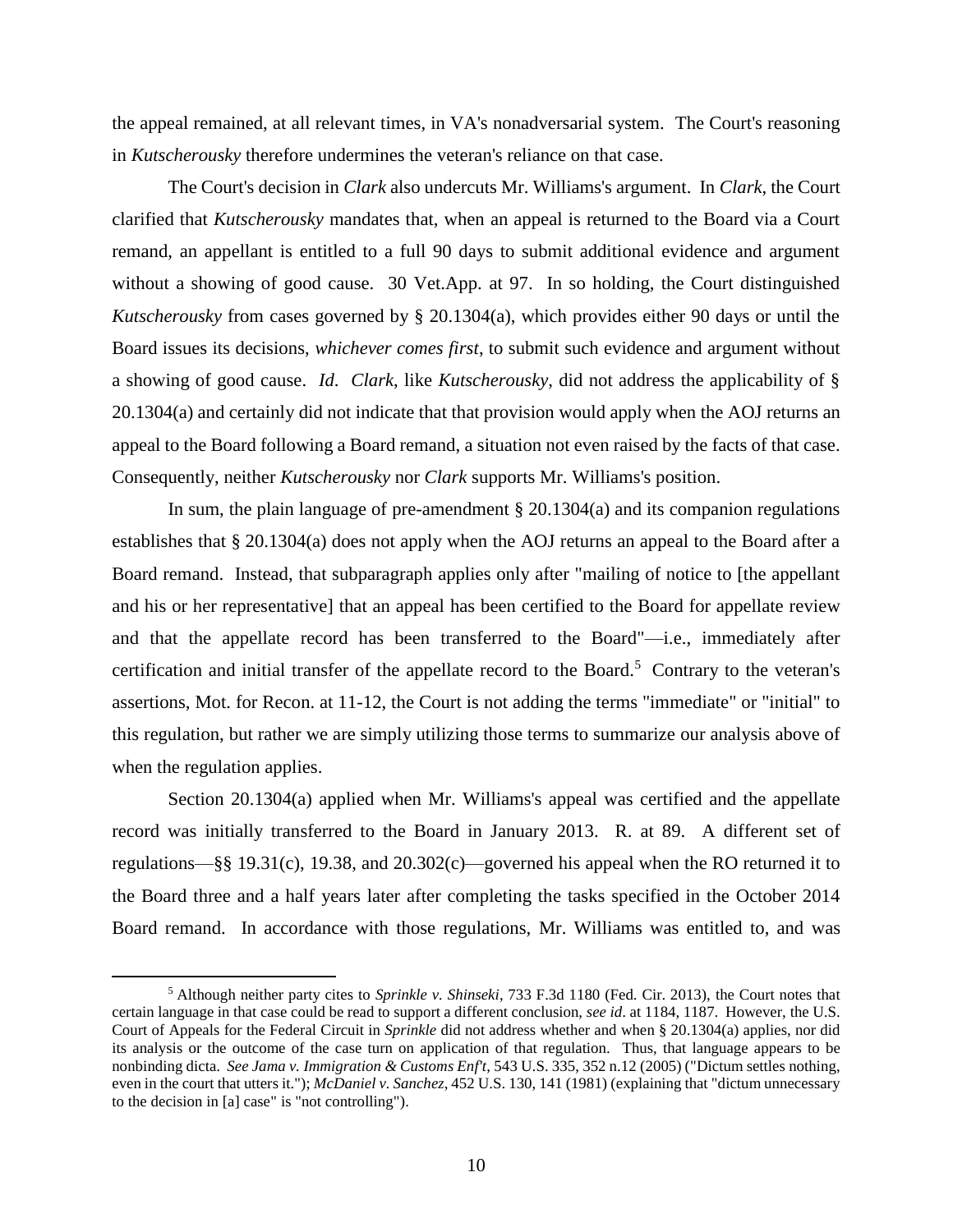provided, 30 days after the RO issued the December 2015 SSOC to submit additional evidence or argument, R. at 49, which he duly waived, R. at 23 (veteran's January 2016 response to the SSOC stating that he had no further evidence to submit); *see also* R. at 21 (June 2016 Form 646 from Mr. Williams's VSO representative averring that he had no further arguments). No regulation required VA to provide the veteran with additional time to submit further evidence or argument after the RO returned the appeal to the Board in June 2016, R. at 17-20, or when the Board notified him that the appeal had resumed its place on the docket in July 2016, R. at 14. The fact that transfer of the appellate record was accomplished by filling out another VA Form 8 had no legal consequence. *See* 38 C.F.R. § 19.35.

In short, § 20.1304(a) did not apply to Mr. Williams's appeal when it was returned to the Board from the RO in the summer of 2016. Consequently, the Court will not address the veteran's constitutional and non-constitutional challenges to the validity of that inapplicable regulation. *See Lyng v. Nw. Indian Cemetery Protective Ass'n*, 485 U.S. 439, 445 (1988) ("A fundamental and longstanding principle of judicial restraint requires that courts avoid reaching constitutional questions in advance of the necessity of deciding them."); *Bucklinger v. Brown*, 5 Vet.App. 435, 441 (1993) (same); *see also Suguitan v. McDonald*, 27 Vet.App. 114, 118 n.4 (2014) (declining to address non-constitutional arguments premised on a statute that was not applicable to the appellant's claim). And because Mr. Williams has not presented any argument that does not rely on § 20.1304(a), he has failed to carry his burden of demonstrating error. *See Hilkert v. West*, 12 Vet.App. 145, 151 (1999) (en banc) (holding that the appellant has the burden of demonstrating error), *aff'd per curiam*, 232 F.3d 908 (Fed. Cir. 2000) (table).

> B. The Board's Citation to § 20.1304(a) in its July 2016 Notice Letter Was, At Most, Harmless Error.

In an effort to avoid the conclusion that pre-amendment  $\S 20.1304(a)$  did not apply to his appeal when it was returned to the Board by the AOJ in June 2016, Mr. Williams asserts that the Board's citation to § 20.1304(a) in its July 2016 notice letter made that provision applicable to his appeal, notwithstanding the language of the regulation itself, or at least misled him into believing that it applied. *See* Appellant's Br. at 13-16; Mot. for Recon. at 3-6. Specifically, he argues that the Board's "act of sending the letter . . . cause[d] a justifiable reliance on that letter and § 20.1304(a)" and induced him into believing that he had more time than he did to submit additional evidence and argument, which he planned to do within 90 days of the mailing of the July 2016 letter. Mot. for Recon. at 3, 6. He contends that "the only ways to cure the defective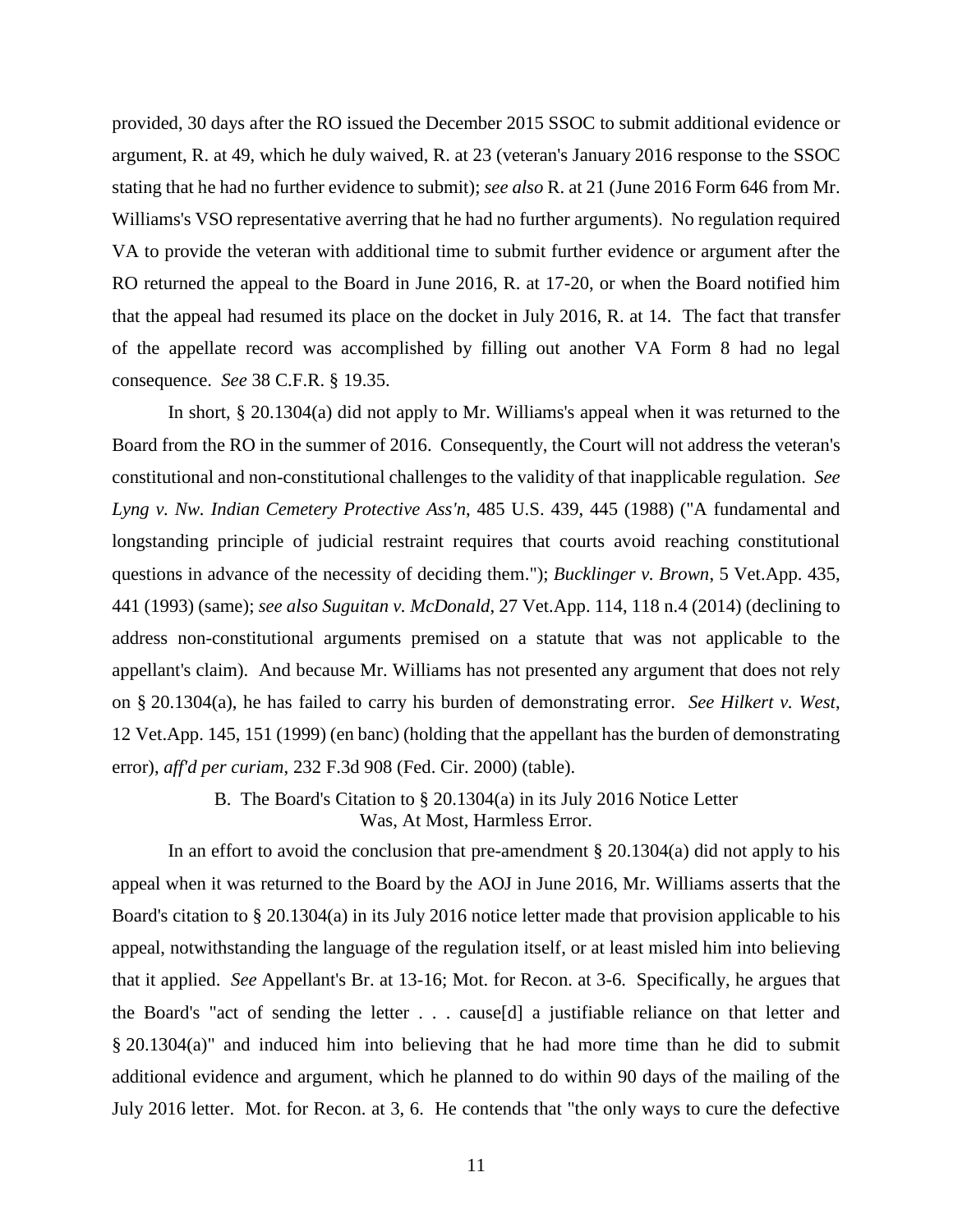notice and restore essential fairness to the appeals process" would have been to either (1) send him a second letter informing him that the July 2016 letter erroneously cited § 20.1304(a) and that that provision did not apply to his appeal, or (2) to have waited a full 90 days from the mailing of the July 2016 letter to issue the Board decision. *Id*. at 3-5. Mr. Williams asserts that, because the Board took neither of those remedial actions, he detrimentally relied on the Board's erroneous citation to § 20.1304(a) and did not immediately submit additional argument in support of his appeal, ultimately resulting in prejudice when the Board issued its decision sooner than he believed § 20.1304(a) required. *Id*. at 6-11.

Despite his allegations of prejudice, *see id*., Mr. Williams has failed to carry his burden of demonstrating that he was harmed by the Board's erroneous citation to § 20.1304(a) in its July 2016 letter. *See* 38 U.S.C. § 7261(b)(2) (requiring the Court to "take due account of the rule of prejudicial error"); *Shinseki v. Sanders*, 556 U.S. 396, 409 (2009) (explaining that "the burden of showing that an error is harmful normally falls upon the party attacking the agency's determination"); *Gambill v. Shinseki*, 576 F.3d 1307, 1311 (Fed. Cir. 2009) (holding that the denial of due process "in a particular case is subject to harmless error analysis"). As an initial matter, the Court notes that the veteran has not identified a legal theory, other than his defective notice argument, that would support applying § 20.1304(a) to his appeal. *See, e.g.*, *Eicher v. Shulkin*, 29 Vet.App. 57, 63-64 (2017) (explaining that substantive rights generally cannot be conferred on claimants based on misstatements of VA). To the extent that any non-notice argument would be based on principles of equitable estoppel, he has failed to demonstrate that equitable estoppel is available against the Government and, even if it is, that equitable estoppel is warranted in this case. *See Gumpenberger*, 31 Vet.App. at 39 (rejecting an argument "premised on equitable estoppel or another related, albeit unidentified, legal theory" because the appellant failed to establish that equitable estoppel could apply against the Government and that it was appropriate in that case) (citing *OPM v. Richmond*, 496 U.S. 414, 430 (1990); *Lyng v. Payne*, 476 U.S. 926, 935 (1986)).

Turning to his defective notice argument, Mr. Williams has not established that the July 2016 letter was inaccurate or misleading about the time period that he had to submit additional evidence and argument to the Board, despite the Board's erroneous citation to § 20.1304(a). His argument in this regard is premised on the incorrect notion that § 20.1304(a) guaranteed him a period of at least 90 days following the mailing of the July 2016 letter to submit additional evidence and argument to the Board without a showing of good cause. *See, e.g.*, Mot. for Recon. at 4 ("[T]he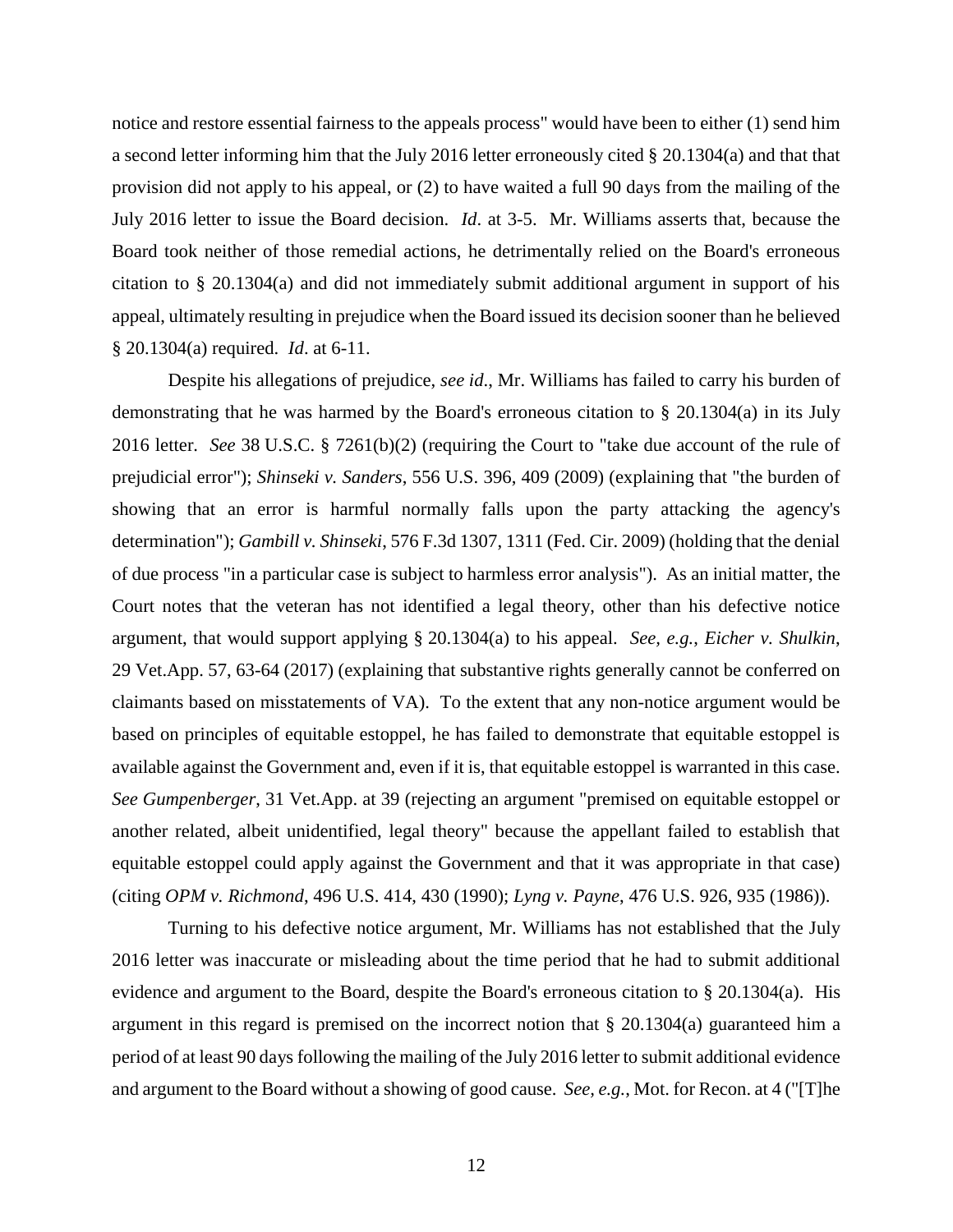July 2016 notice letter extended certain expectations to Mr. Williams based on the citation to § 20.1304(a), including an expectation of 90 days to submit additional evidence or argument or obtain counsel."). But § 20.1304(a) makes no such guarantee.

Instead, it states that an appellant and his or her representative "will be granted a period of 90 days" following the mailing of the relevant notice "*or* until the date the appellate decision is promulgated by the Board . . . , *whichever comes first*," to, inter alia, submit additional evidence and argument to the Board. 38 C.F.R. § 20.1304(a) (2018) (emphasis added). By using the disjunctive "or" to separate two deadlines—the specified 90-day period and the date that the Board issues its decision—followed by the determinant phrase "whichever comes first," the regulation creates a mutually exclusive set of alternative deadlines for the submission of such evidence and argument. In other words, § 20.1304(a) sets forth a maximum, not minimum, 90-day period for submitting additional evidence and argument to the Board without needing to show good cause.<sup>6</sup> Thus, to the extent that Mr. Williams relied on the Board's erroneous citation to  $\S 20.1304(a)$  in the July 2016 letter, any harm that he suffered in thinking that he had at least 90 days from the mailing of that letter to submit additional evidence and argument to the Board was based on his own misreading of that regulation, not any deficiency in the notice provided by the Board. *See Edwards v. Peake*, 22 Vet.App. 29, 34-35 (2008) (rejecting appellant's argument that a VA notice letter "lulled [him] into failing to act" within a specified time period because his misinterpretation of the notice was "inconsistent with the clear notice" VA provided regarding the deadline for such action, notwithstanding deficiencies in the notice regarding the consequences of failing to act), *aff'd sub nom. Edwards v. Shinseki*, 582 F.3d 1351 (Fed. Cir. 2009).

Indeed, nothing in the July 2016 notice letter should have misled him into believing that he had a minimum of 90 days from the date of mailing of that letter to submit additional evidence and argument. The letter communicated to the veteran that his appeal would be "handled expeditiously" and that the Board would "make every effort to decide [the] appeal as quickly as possible." R. at 14. It also instructed him that he had "**90 days from the date of this letter or until the Board issues a decision in your appeal (whichever comes first)** to request a change in representation or to submit additional argument or evidence." *Id*. (emphasis in original). Although

<sup>6</sup> Of course, § 20.1304(b) permits the submission of additional evidence and argument at any time after expiration of the 90-day period, provided that the Board has not yet issued a decision on the appeal and the appellant demonstrates good cause for the delayed submission. 38 C.F.R. § 20.1304(b) (2018).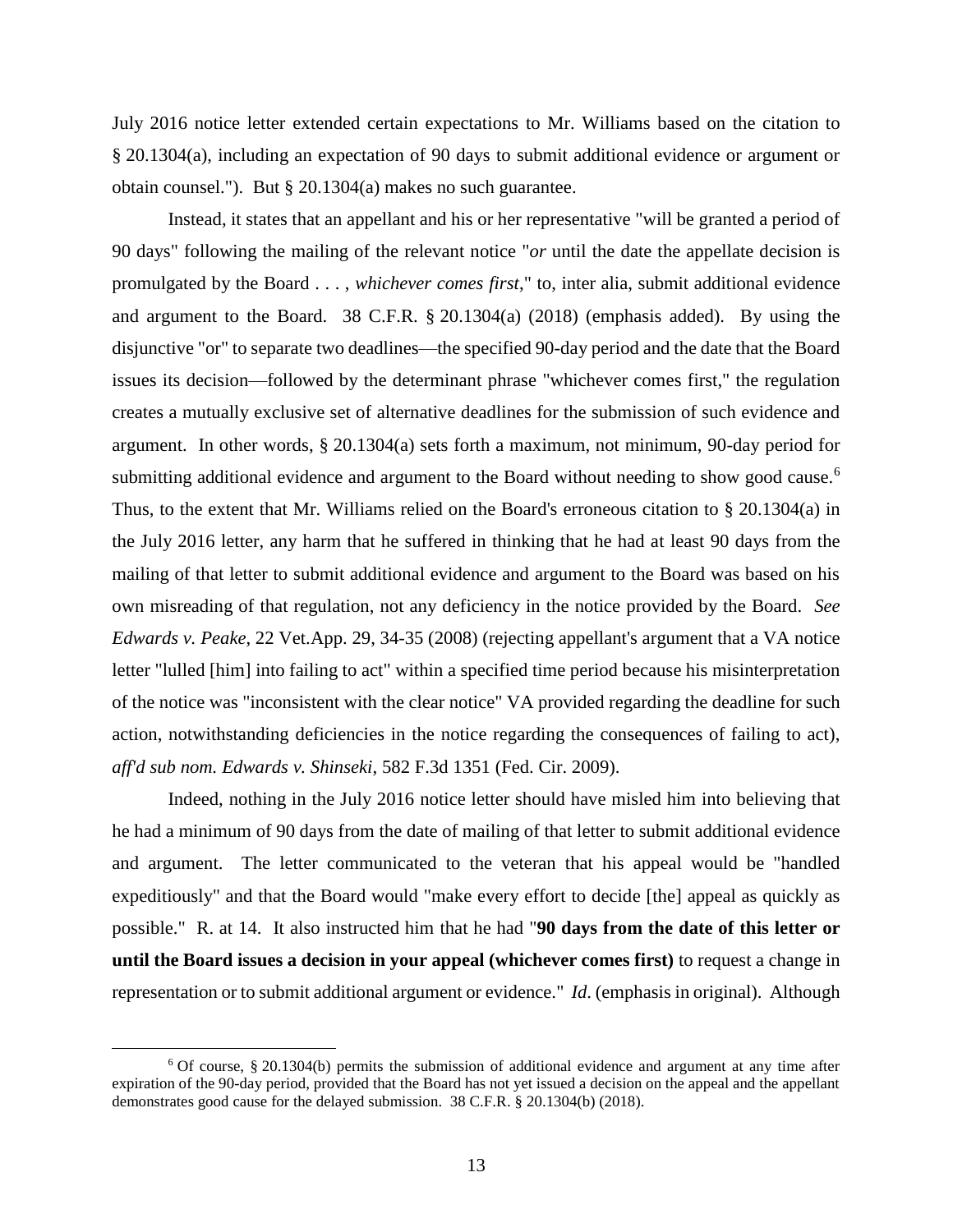the description of this deadline parrots the language in  $\S 20.1304(a)$  and the Court concluded in part II.A. above that § 20.1304(a) did not apply to Mr. Williams's appeal when it was returned to the Board in the summer of 2016, the letter accurately informed the veteran that, if the Board decided his appeal sooner than 90 days after the date of mailing of that letter, the deadline for submitting additional evidence and argument would be the date that the Board issued that decision. *Id.* Because the Board actually provided Mr. Williams with the time to submit additional evidence and argument that it specified in the July 2016 letter, even though the applicable regulations—preamendment §§ 19.31(c), 19.38, and 20.302(c)—did not require the Board to do so, *see supra* pt. II.A, the Court is not persuaded that the veteran had a reliance interest in a minimum period of 90 days to submit additional evidence and argument to the Board or that he has carried his burden of demonstrating prejudice attributable to a defect in the July 2016 notice letter. *See Edwards*, 22 Vet.App. at 34 (concluding that a notice deficiency was not prejudicial because "nothing in the notice that the RO provided was inaccurate or affirmatively misleading with regard to the deadline for appealing or submitting new evidence").

We are not swayed from this conclusion by Mr. Williams's contention at oral argument that, had he been provided 90 days from mailing of the July 2016 letter, he would have submitted to the Board a new earlier effective date argument based on VA's failure to send a 2004 rating decision to his correct address. Oral Argument at 15:02-16:03. As the Secretary points out, Secretary's Br. at 12-13, the veteran had multiple opportunities to submit additional evidence and argument to VA, including during the 30-day period following the December 2015 SSOC, the 7 month period between issuance of the SSOC and the Board's July 2016 notice letter, and the 42 day period between mailing of that letter and issuance of the Board decision. Both Mr. Williams and his VSO representative affirmatively indicated that they had no further evidence or argument to submit during those first two periods, R. at 21, 23, and the Board's July 2016 notice letter adequately informed the veteran that his case would be "handled expeditiously," that the Board would "make every effort to decide [the] appeal as quickly as possible," and that he could submit additional evidence and argument "until the Board issues a decision in [his] appeal," R. at 14. Thus, although the veteran did not submit his earlier-effective date argument to the Board before it issued its August 2016 decision, he has not established that his failure to do so was the result of a deficiency in the July 2016 letter or any error by the Board in deciding his appeal prematurely. In other words, he has not carried his burden of demonstrating that any prejudice he experienced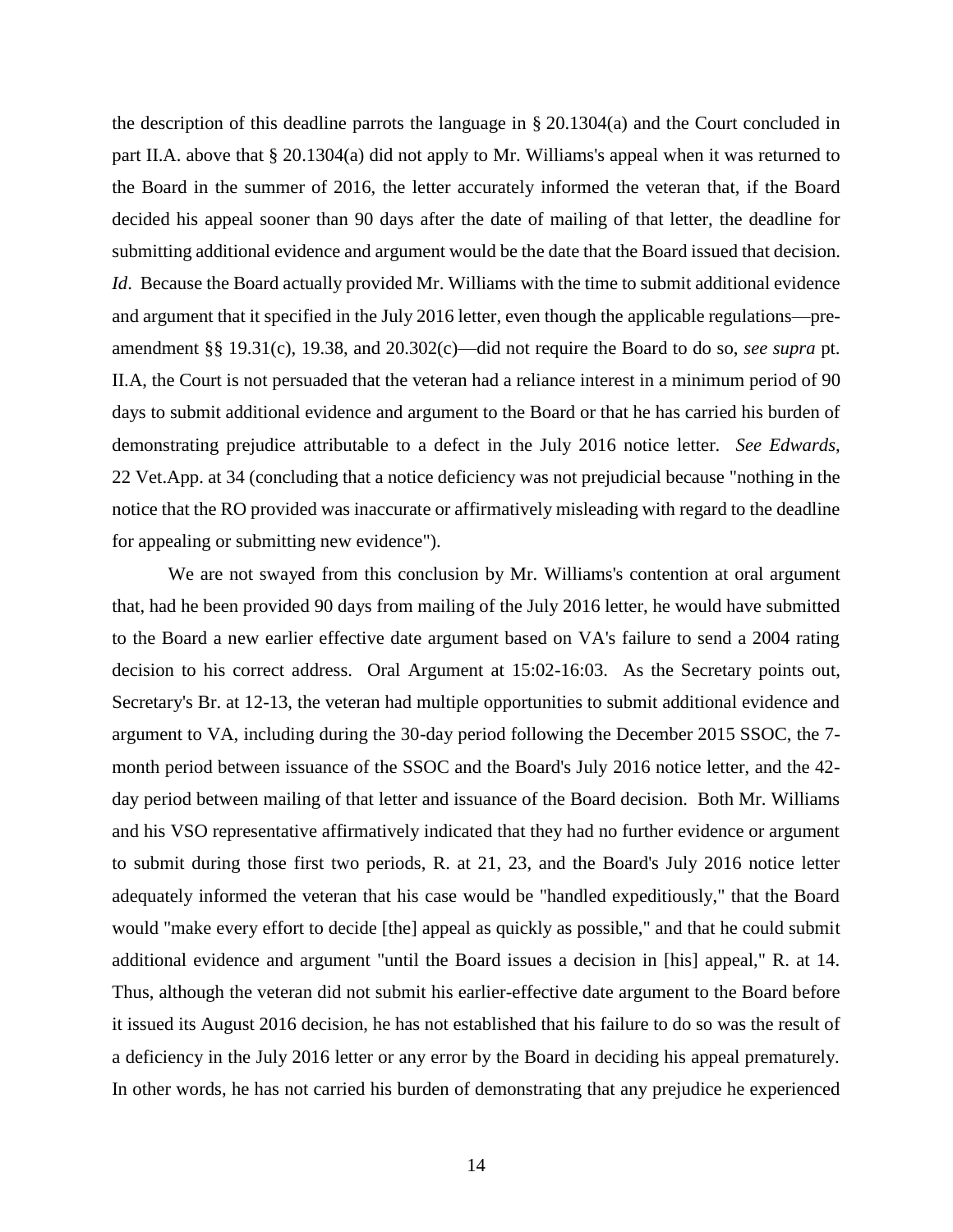was attributable to the Board's erroneous citation to § 20.1304(a) or any error in applying the relevant law. 7 *See Sanders*, 556 U.S. at 409.

Finally, Mr. Williams has failed to establish that the Board's actions in this case—as opposed to § 20.1304(a) itself—deprived him of his constitutional right to due process of law or his systemic right to fair process. 8 *See Prickett v. Nicholson*, 20 Vet.App. 370, 382 (2006) (distinguishing between principles of due process and fair process). At the core of both theories is an allegation that the veteran was denied notice and a meaningful opportunity to participate in the adjudication of his appeal. *See Buffington v. Wilkie*, No. 17-4382, 2019 WL 3049561, at \*9 (Vet. App. July 12, 2019) ("An essential principle of due process is that deprivation of a protected interest must 'be preceded by notice and opportunity for hearing appropriate to the nature of the case.'" (quoting *Mullane v. Cent. Hanover Bank & Trust Co.*, 339 U.S. 306, 313, (1950)); *Thurber v. Brown*, 5 Vet.App. 119, 123 (1993) ("The entire thrust of [] VA's nonadversarial claims system is predicated upon a structure which provides for notice and an opportunity to be heard at virtually every step in the process."); *see also, e.g.,* Reply Br. at 8 (citing *Mullane* and *Thurber* for the proposition that "the notice and opportunity to be heard have to be fair and meaningful"). But as outlined above, Mr. Williams had been notified on multiple occasions of the reasons for the denial of his claims and had had numerous opportunities throughout the course of his appeal to submit additional evidence and argument to challenge those denials; yet, he declined to do so before VA. Under these circumstances, the Court cannot conclude that the Board's actions violated Mr. Williams's constitutional due process or non-constitutional fair process rights. *See Prickett*, 20 Vet.App. at 382 (rejecting the appellant's due process argument because "at every stage of the development and processing of her claim . . . , [she] was provided notice and a meaningful opportunity to develop her claim and challenge VA's determination"); *Anderson v. West*, 12 Vet.App. 491, 497 (1999) (finding no fair-process violation where the veteran and his counsel had opportunities to raise arguments to the Board but declined to do so).

<sup>&</sup>lt;sup>7</sup> To be clear, the Court is not holding that the Board's erroneous citation to § 20.1304(a) in a notice letter is necessarily not prejudicial or that the Board does not err when it issues a decision sooner than 90 days after mailing a notice letter to a claimant in a case where § 20.1304(a) actually applies. Rather, we hold only that Mr. Williams has failed to carry his burden of demonstrating that any Board error in this case prejudiced him.

<sup>8</sup> We reiterate that we are not considering a facial challenge to pre-amendment § 20.1304(a) because that regulation did not apply to Mr. Williams's appeal when it returned to the Board following the October 2014 remand to the RO.